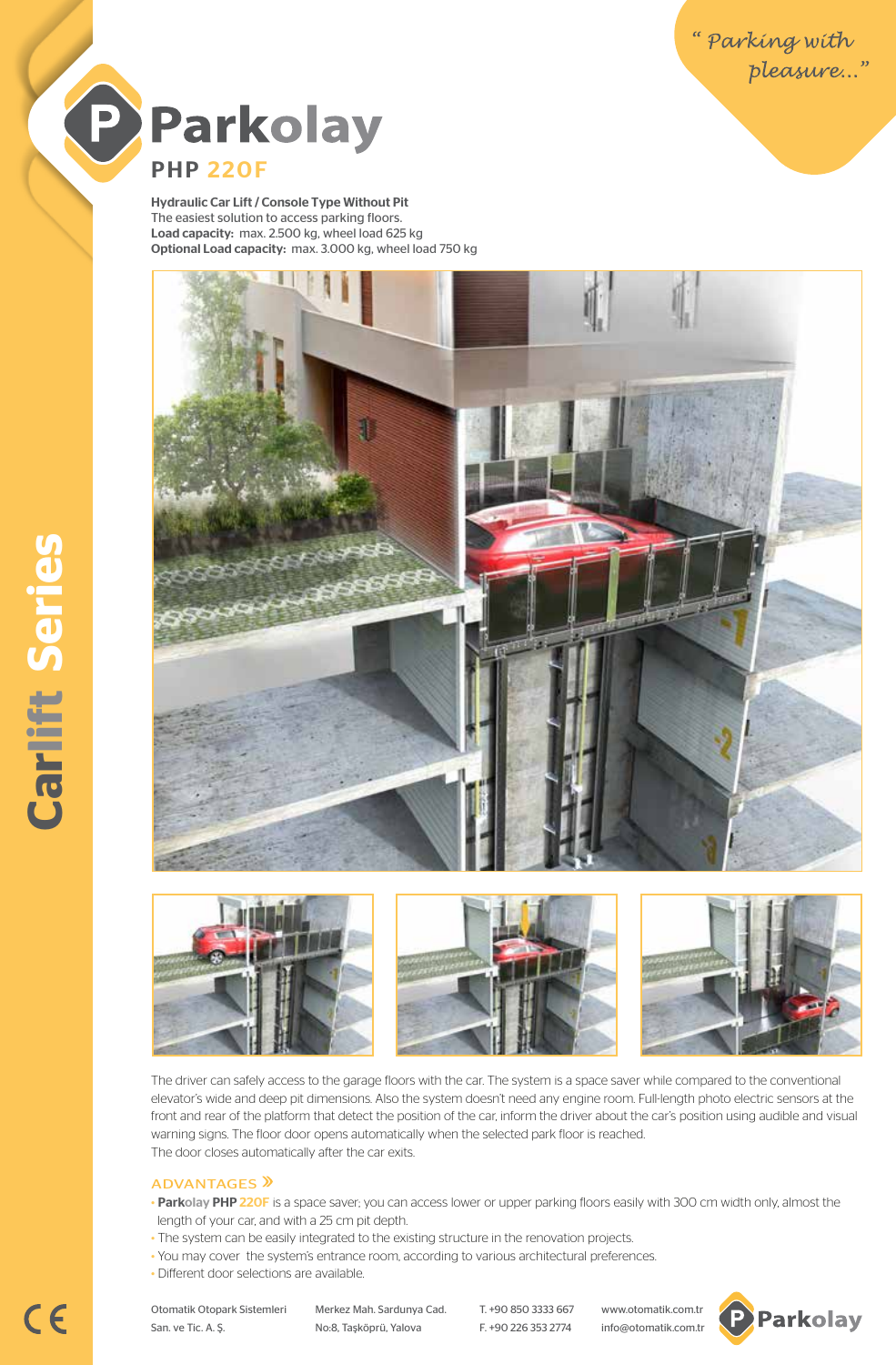

Otomatik Otopark Sistemleri Merkez Mah. Sardunya Cad. T. +90 850 3333 667 www.otomatik.com.tr San. ve Tic. A. Ş. No:8, Taşköprü, Yalova F. +90 226 353 2774 info@otomatik.com.tr



System Measurements >>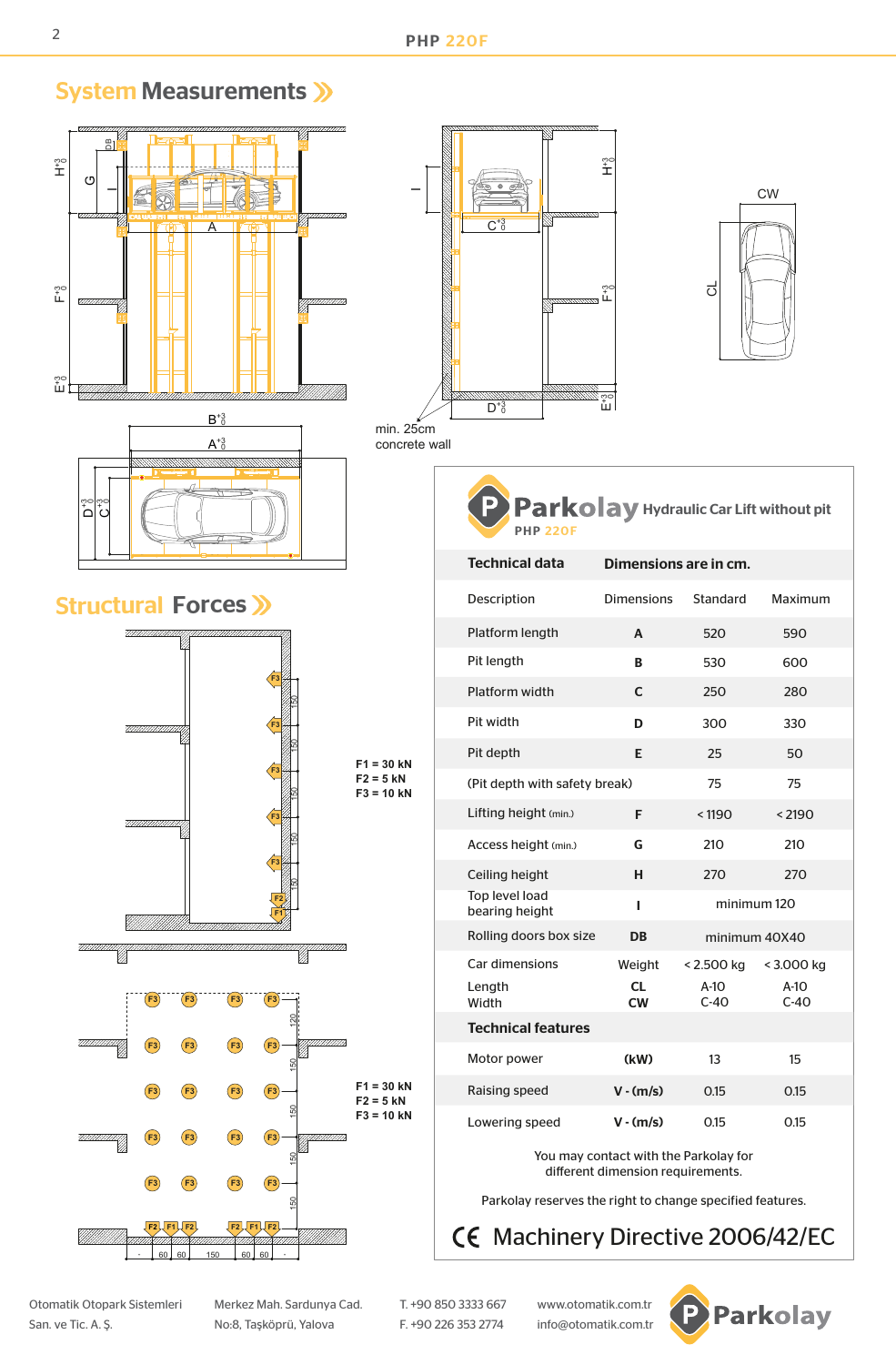# The Following Implementations Shall be Provided by Customer







# Options and Extra Equipment >>



**2** DOUBLE SPEED According to the 2006/42 / EC directive; the driver can use the control panel from inside the cabinet if the speed is less than 0,15m/sec. Optionally, it can be controlled from outside the cab for higher speed.

## **3 SAFETY RAILING**

Additional safety railing may be applied in front of the platform if needed.

1 ENTRY - EXIT ROOM

If the platform is to be accessed from outdoors, it is necessary to cover the lift pit's surface and surroundings with suitable material according to the different architectural preferences. The system measurement chart must be followed for a better arrangement of the entry-exit room. Glass, polycarbonate, composite panel, wood etc. can be considered and applied.

### 2 DOOR FRAME

The system's entry and exit doors are supplied by Parkolay. However, the door frames and all other closures must be provided by the customer. Please contact Parkolay for more details.

### **3 SUPPORTED FRAMEWORK ON TOP FLOOR**

The platform needs a supporting framework on one side of the top floor to support the system's guiding columns. The system measurement chart for reinforced concrete or steel carriers should be complied.

### 4 LIFT PIT DRAINAGE

In order to prevent any damages to the lift pit in case of water collection, The customer shall provide drainage channel and pump sump. Please contact Parkolay for more details.

### **5 SWITCH CABINET**

Due to the building regulations, the energy provision must be provided by a switch cabinet with the generator support in accordance with local authorities and employer's standards. Please contact Parkolay for more details.

### 1 UNINTERRUPTIBLE POWER SUPPLY (UPS)

When the power supply is disconnected due to any possible reason, the UPS allows the platform to be transported to the lowest floor and the door to be opened automatically for the vehicle to exit the system.



- 2 DOUBLE SPEED According to the 2006/42 / EC directive; 4 SAFETY BRAKE If the lift reaches an unexpected overspeed for any reason or the steel ropes are broken, the safety brakes are activated and prevent uncontroled movement.
	- 5 REMOTE ACCESS Optionally, remote access to the main control board via internet can be provided.
	- 6 **INTERCOM OR TELEPHONE** Optionally, intercom or telephone can be included to provide communication within the platform.

Otomatik Otopark Sistemleri Merkez Mah. Sardunya Cad. T. +90 850 3333 667 www.otomatik.com.tr San. ve Tic. A. Ş. No:8, Taşköprü, Yalova F. +90 226 353 2774 info@otomatik.com.tr

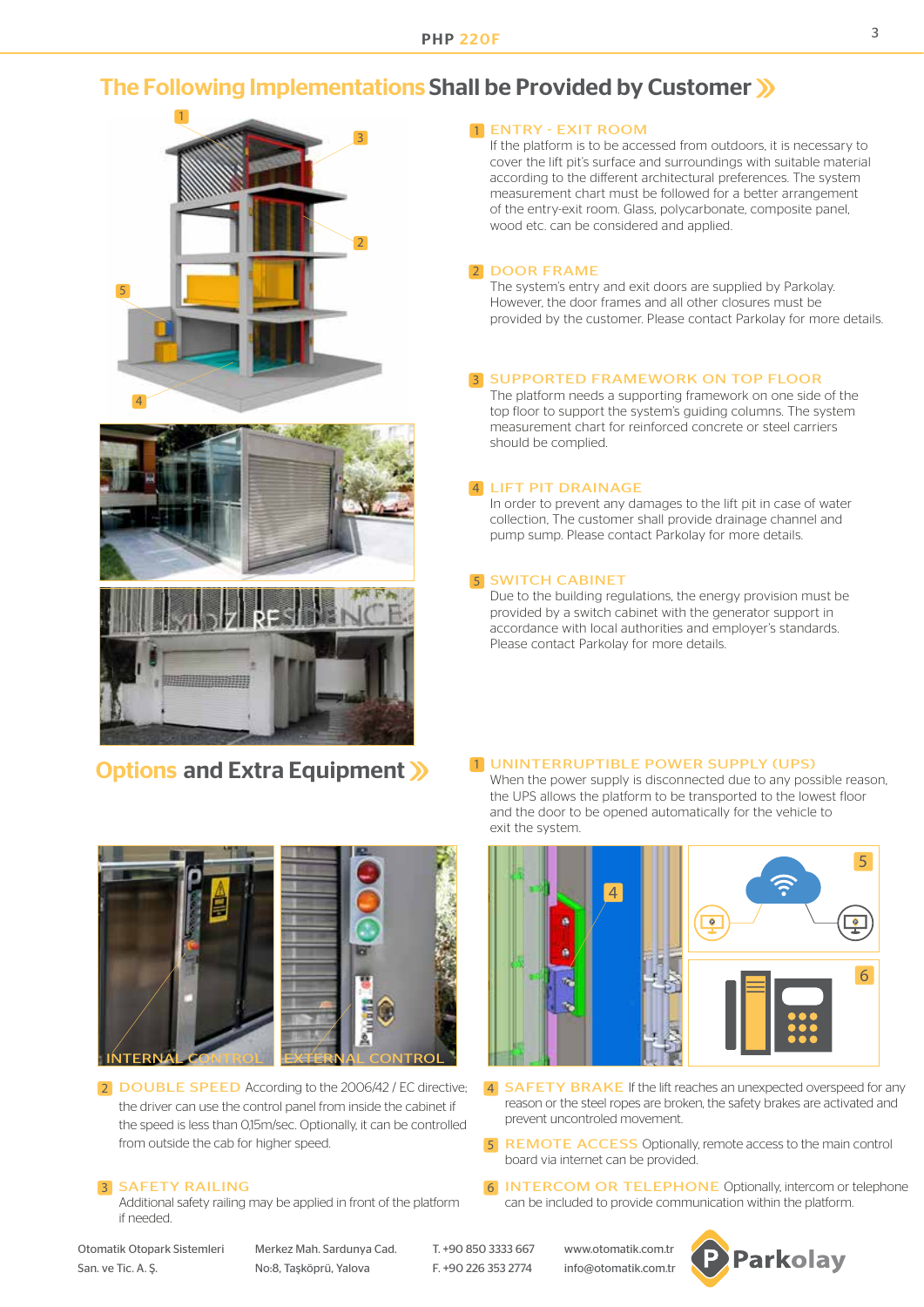# System Components and Functions >>>



## 1 TRAFFIC LIGHT

Yellow: Platform is busy. Yellow Flash: Platform is coming with car. **Green:** Platform is empty and ready to use. **Green Flash: Platform is coming empty.** Red: Platform is out of service.



### 2 REMOTE CONTROL

You may call the platform to ground floor with remote control.

## **3 CONTROL PANEL WITH KEY SWITCH**

The platform can be called through the control panels which located on each floor. The authorized user key and the emergency stop button of control panels on each floor ensure safe operation.

## 4 SIDE WALLS WITH INTERNAL CONTROL PANEL



There are polycarbon panels on both sides of the platform. The side panel is located at the same height as the cabin, on the part where the profiles are. The other side panel is 120cm parapet height. By means of the internal control panel which is placed on the cabin wall in accordance with the height of the car, you can direct the platform to the desired floor. There is also an emergency button on the internal control panel.

### **5 SURFACE OF PLATFORM**

Hot-dip galvanized sheet is used on the platform surface. Optionally, diamond patterned aluminum sheet may be preferred.

### **6 FRONT AND BACK OPTIC SENSORS**

There are optical sensors on the platform that control the position of the vehicle's front and rear.

### 7 FLASHER AND BUZZER

The flasher and buzzer on the system alert the driver until the vehicle is properly positioned.

## 8 DOORS ON THE FLOOR

Doors at each parking floor provide a secured entry into the system. The door opens automatically when the platform reaches the floor. The floor door closes automatically in the specified period of time after the car exiting the system.

## **9 FLOOR TRAFFIC LIGHT**

Yellow: Platform is busy. Yellow Flash: Platform is coming with car. **Green:** Platform is empty and ready to use. **Green Flash:** Platform is coming empty. Red: Platform is out of service.

10 FLOOR CONTROL PANEL WITH KEY SWITCH

Call and emergency buttons are located on the control panel.



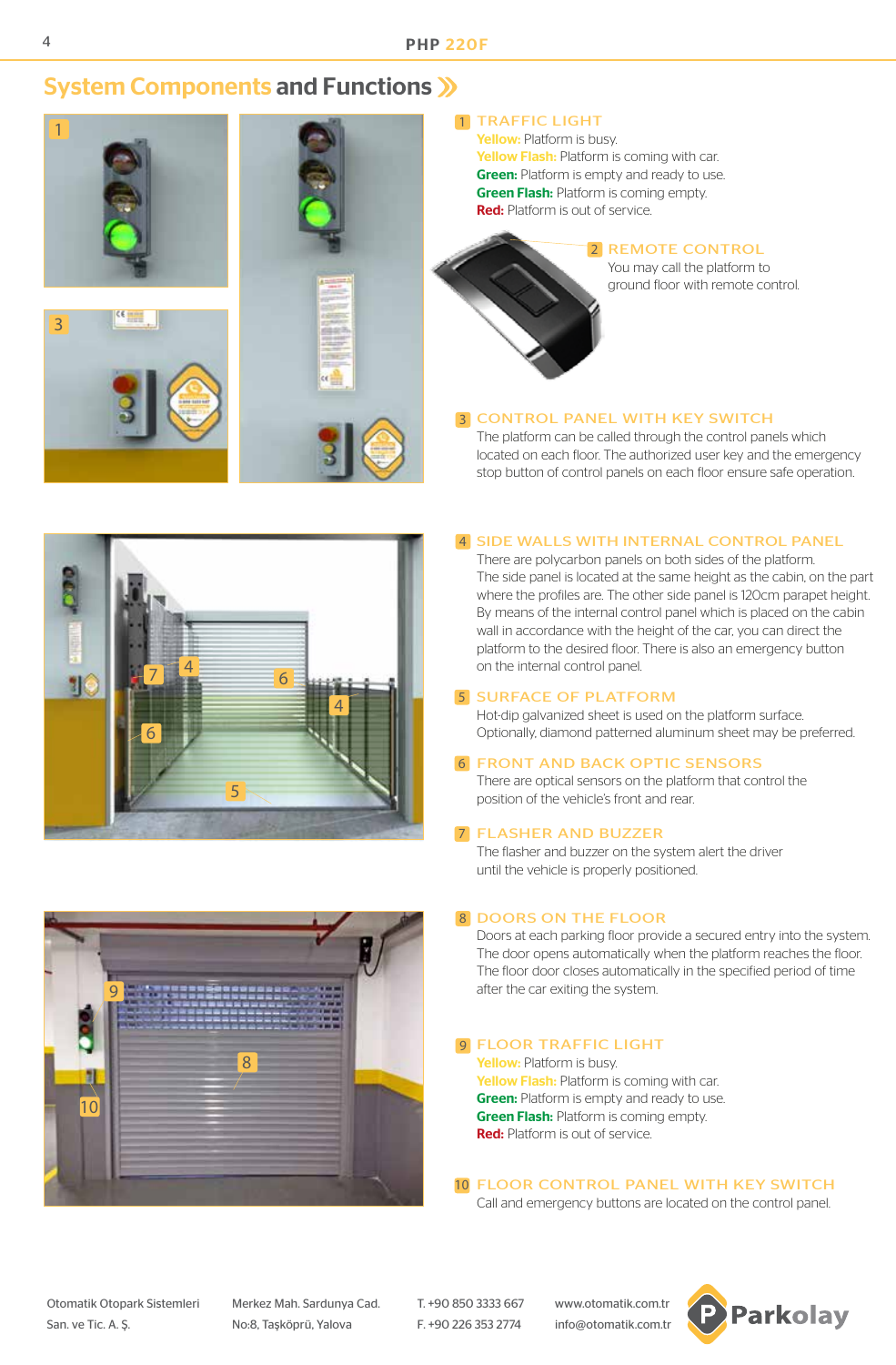# System Components and Functions >>>

## 11 MAIN CONTROL CABINET

Enough space should be allocated on the wall for the 80x140cm main control board.

## 12 HYDRAULIC POWER UNIT

The space required to place the hydraulic power unit must be allocated by the customer. *Dimension: 150x150cm Required Power: 13kW*

# Operation Steps of the System

### The traffic lights next to the door follows a universal colour code.

Green: The green traffic light refers to the system being available to use, a call command may then be given via remote control or control panel. If the green light is blinking, the lift is coming without a car.

Amber(Yellow): The yellow traffic light refer to the system being busy. The platform is only called when the light is green. If the yellow light is blinking, the lift is transporting a car. Do not close the exit.

Red: The continuous flashing red light indicates that the system is out of service. If the light is blinking, the system is serviced in manual mode.

## The following steps should be followed after calling the car;

• The door opens and the car is driven at slow speed(<5km/s) to the platform. Meanwhile the auto-leveling system detects the weight and position of the vehicle when the vehicle is in the cabinet and provides lift leveling.

• When the car is entering the platform, the audible and illuminated warning system is activated. The warning stops automatically when the car is placed in the correct position. After this step the hand brake should be pulled and the engine stopped.

• The driver can use the control panels on both sides of the platform, from inside the vehicle.

• When the car arrives to the targeted floor, the floor door is automatically opened and the car can exit the system.

• The floor door closes automatically in the specified period of time after the car exiting the system.













*" Parking with pleasure..."*